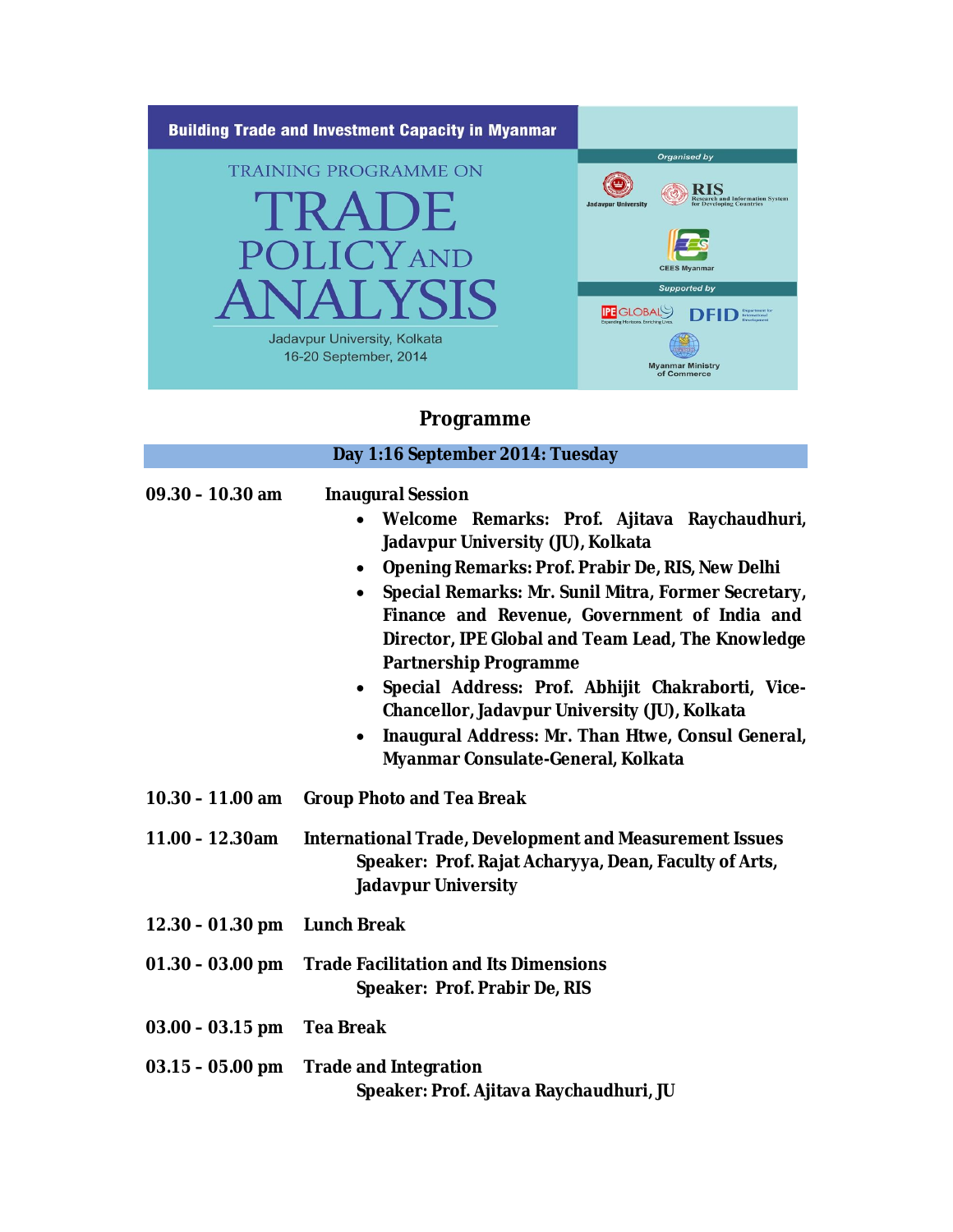## **Day 2: 17 September 2014: Wednesday**

| $10.00 - 11.15$ am         | <b>Patent Laws and Public Policy</b><br>Speaker: Dr V.K. Unni, Indian Institute of Management<br>Calcutta (IIMC), Kolkata                                                              |
|----------------------------|----------------------------------------------------------------------------------------------------------------------------------------------------------------------------------------|
| $11.15 - 11.30$ am         | <b>Tea Break</b>                                                                                                                                                                       |
| $11.30 - 12.30$ pm         | <b>Standards and Regulations</b><br>Speaker: Prof. Rajat Acharyya, JU, Kolkata                                                                                                         |
| $12.30 - 01.30$ pm         | <b>Lunch Break</b>                                                                                                                                                                     |
|                            | 01.30 – 02.30 pm   Trade Preferences for Developing Countries and the WTO<br>Speaker: Mr. Tapan Chattopadhyay, Regional Director,<br><b>Council for Leather Exports (CLE), Kolkata</b> |
| $02.30 - 03.30$ pm         | <b>Indian Customs</b><br>Speaker: Mr. G. Panmei, Commissioner Customs, Shillong                                                                                                        |
| $03.30 - 03.45$ pm         | <b>Tea Break</b>                                                                                                                                                                       |
| $03.45 - 05.00$ pm         | <b>Trade in Factors: Labour and Capital Mobility</b><br>Speaker: Dr. Saibal Kar, Centre for Studies in Social<br>Science Calcutta (CSSSC), Kolkata                                     |
|                            | Day 3: 18 September 2014: Thursday                                                                                                                                                     |
| $10:00 - 11:15$ am         | <b>Trade Policy Formulation under Multilateral Regimes</b><br>Speaker: Dr. Partha Pratim Pal, Indian Institute of<br>Management Calcutta (IIMC), Kolkata                               |
| 11:15 - 11:30 am Tea Break |                                                                                                                                                                                        |
| $11.30 - 12.30$ pm         | Trade Policy Formulation under Multilateral Regimes (contd.)                                                                                                                           |
| 12.30 - 01.30 pm           | <b>Lunch Break</b>                                                                                                                                                                     |
| $01.30 - 03.00$ am         | <b>Application of Standards in Trade</b><br>Speaker: Mr. Rakesh Kumar, Dy. Director-General,<br>Bureau of India Standard (BIS), Kolkata                                                |
| $03.00 - 03.15$ pm         | <b>Tea Break</b>                                                                                                                                                                       |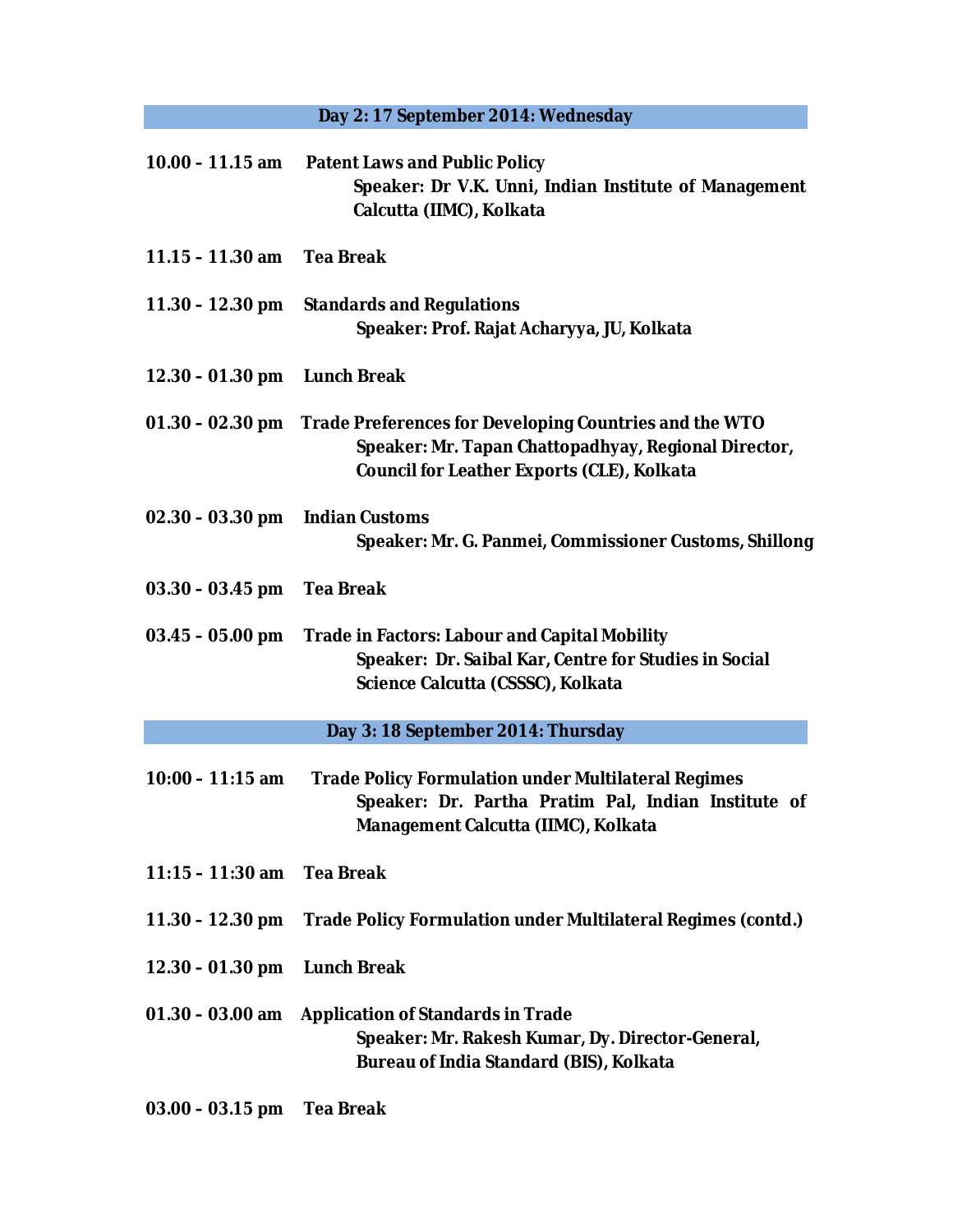## **03.15 – 05.00 pm International Trade in Services Speaker: Prof. Ajitava Raychaudhuri, JU**

## **Day 4: 19 September 2014: Friday**

|                                    | 10.00 - 11.30 am Trade and Finance<br>Speaker: Prof. Sugata Marjit, Centre for Studies in<br>Social Science Calcutta (CSSSC), Kolkata                                           |  |
|------------------------------------|---------------------------------------------------------------------------------------------------------------------------------------------------------------------------------|--|
| 11.30 - 11.45 am Tea Break         |                                                                                                                                                                                 |  |
| 11.45 – 12:45 pm                   | <b>Trade Cost Modelling</b><br>Speaker: Prof. Ranajoy Bhattacharya, Indian Institute of<br>Foreign Trade (IIFT), Kolkata                                                        |  |
| 12.45 - 01.45 pm Lunch Break       |                                                                                                                                                                                 |  |
|                                    | 01.45 - 02.45 pm Trade Cost Modelling (contd.)                                                                                                                                  |  |
| $02.45 - 03.00$ pm                 | <b>Tea Break</b>                                                                                                                                                                |  |
| $03.00 - 05.00$ pm                 | <b>Introduction to Trade Databases and Analysis</b><br>Speaker: Dr. Bibek Raychaudhuri, Indian Institute of<br>Foreign Trade (IIFT), Kolkata                                    |  |
| Day 5: 20 September 2014: Saturday |                                                                                                                                                                                 |  |
| $10.00 - 11.00$ am                 | <b>Trade and Industry</b><br>Speaker: Mr. Roopen Roy, President, Indian Chamber<br>of Commerce (ICC) and Managing Director, Deloitte<br>Touche Tohmatsu India Pvt. Ltd, Kolkata |  |
| 11.00 - 11.15 am Tea Break         |                                                                                                                                                                                 |  |
| $11.15 - 12.30$ pm                 | <b>Group Exercise &amp; Presentations</b>                                                                                                                                       |  |
| $12.30 - 01.30$ pm                 | <b>Lunch Break</b>                                                                                                                                                              |  |
| $01.30 - 03.00$ pm                 | <b>Group Exercise &amp; Presentations</b>                                                                                                                                       |  |
| $03.00 - 03.15$ pm                 | <b>Tea Break</b>                                                                                                                                                                |  |